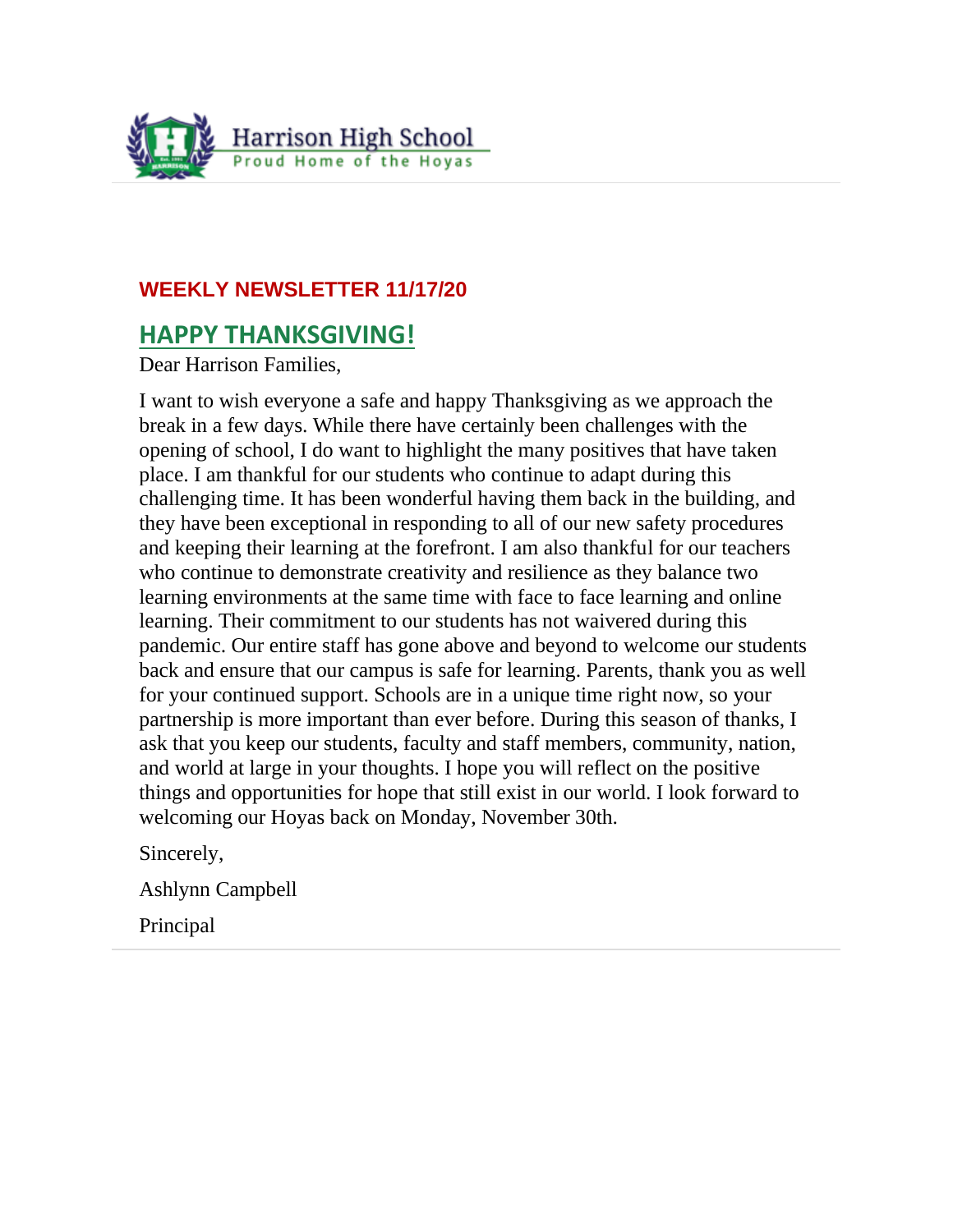

# **CONGRATULATIONS,CLASS OF 2020!**

### **2020 Graduation Rate**

Congratulations to Hoya Nation on a 2020 graduation rate of 98.3%! In case you haven't heard, the Georgia Department of Education just released high school graduation rates. Harrison is ranked first out of all high schools in the Cobb County School District, and we have increased our graduation rate from last year's 97.2% to this year's graduation rate of 98.3%! Our graduation rate is a testament to our culture at Harrison and the relationships that we have with our students. Our entire faculty and staff, as well as our parents, are all deeply committed to the well-being and academic success of every student. We are also thankful to our feeder schools who send us students who are well-prepared for the challenges of high school. We are very proud of our students!

Please see our school district's press release by clicking **[here](https://www.cobbk12.org/_ci/p/35326/cobb-schools-post-record-high-graduation-rate-outshine-state)**.

Please see the Georgia Department of Education press release by clicking **[here](https://www.gadoe.org/External-Affairs-and-Policy/communications/Pages/PressReleaseDetails.aspx?PressView=default&pid=813)**.

# **2020 SAT/ACT SCORES**

Congratulations to our Hoyas for the positive trends on the 2020 SAT and 2020 ACT! Harrison's 2020 SAT score is 1125 (up from 1123) and the 2020 ACT score is 23.7 (up from 23.4). These positive trends are a testament to our hardworking students and teachers. Keep up the good work, Hoyas! We are proud of you!

# **HARRISON REOPENING PLAN**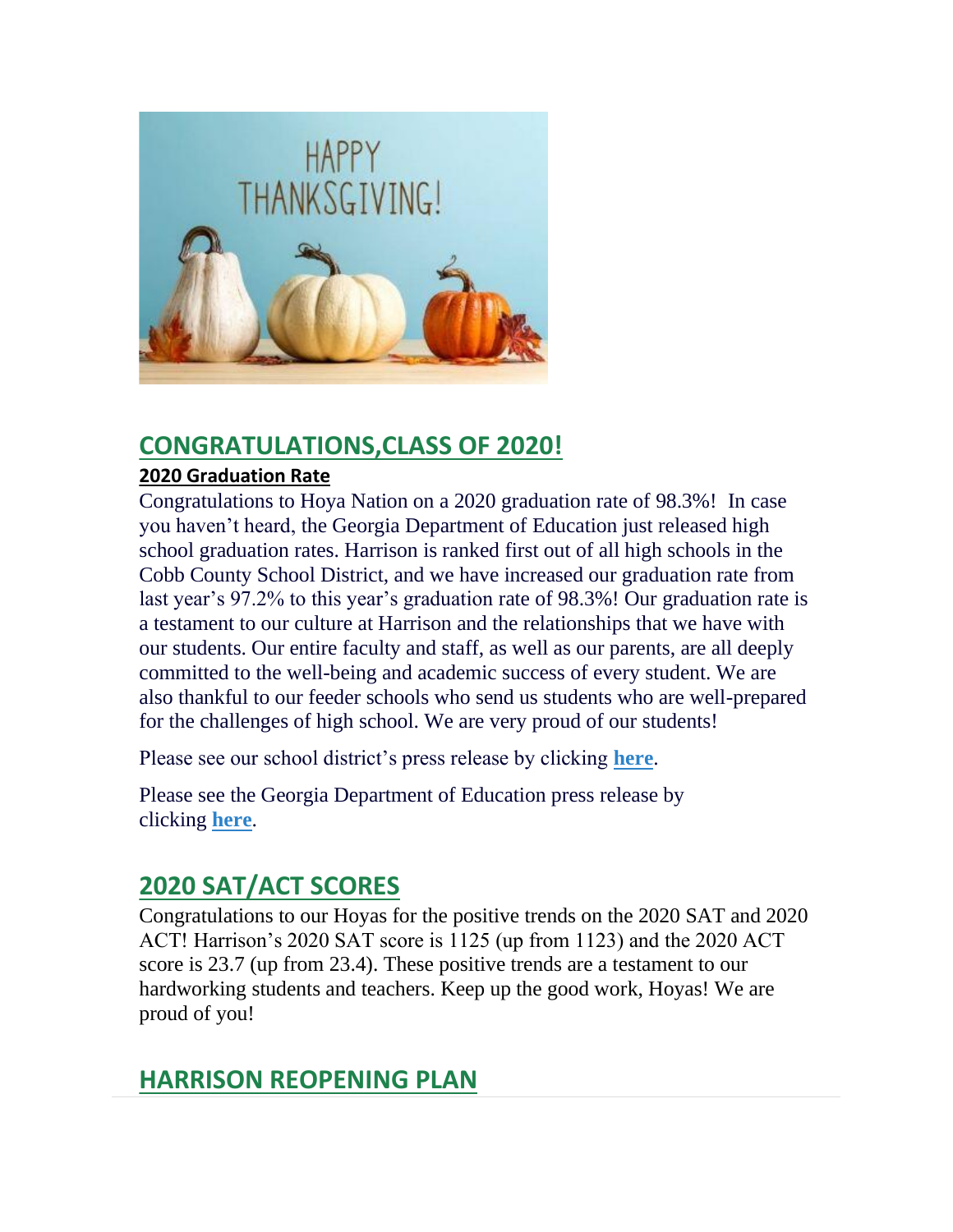Please continue to visit our school district's Learning Everywhere website at **[https://www.cobblearningeverywhere.com](https://www.cobblearningeverywhere.com/)/**for updated information.

Also please remember that our local school information is located at the following link on our school website at **[Harrison Remote Learning &](http://www.harrisonhigh.org/Remote-Learning-Information)  [Reopening Plan.](http://www.harrisonhigh.org/Remote-Learning-Information)** We will continue to keep our updated reopening details on this page of our school website.

# **EOC TESTING**

### **PARENTS OF REMOTE EOC COURSE STUDENTS**

If you are the parent of a student that is a remote learner for an EOC course (U.S. History, American Lit., Biology, and Algebra 1), please be sure to reply to the link that was shared on November 16th, 2020. **PLEASE NOTE: Parents that received last week's correspondence and completed the form will need to resubmit with the updated link.** We apologize for any confusion or inconvenience this may have caused. Thank you for your flexibility and patience as we continue to work through the many new challenges we have experienced this semester.

| <b>Georgia Milestones End of Course Assessments</b> |                                                                                                                             |  |
|-----------------------------------------------------|-----------------------------------------------------------------------------------------------------------------------------|--|
| December<br>1                                       | American Lit-Section 1 for all students (remote and F2F)                                                                    |  |
| December<br>2                                       | Remote Student Testing Day (schools closed to all F2F<br>students)<br>American Lit (Sections 2&3)<br>Biology (Sections 1&2) |  |
| December<br>3                                       | American Lit (Section 2)                                                                                                    |  |
| December<br>4                                       | American Lit (Section 3)                                                                                                    |  |
| December<br>7                                       | US History (Sections 1&2)                                                                                                   |  |
| December<br>8                                       | Biology (Sections 1&2)                                                                                                      |  |
| December<br>9                                       | Remote Student Testing Day (schools closed to all F2F<br>students)<br>US History (Sections 1&2)                             |  |

# **2020-2021 EOC Winter Main (Updated 11-12-2020)**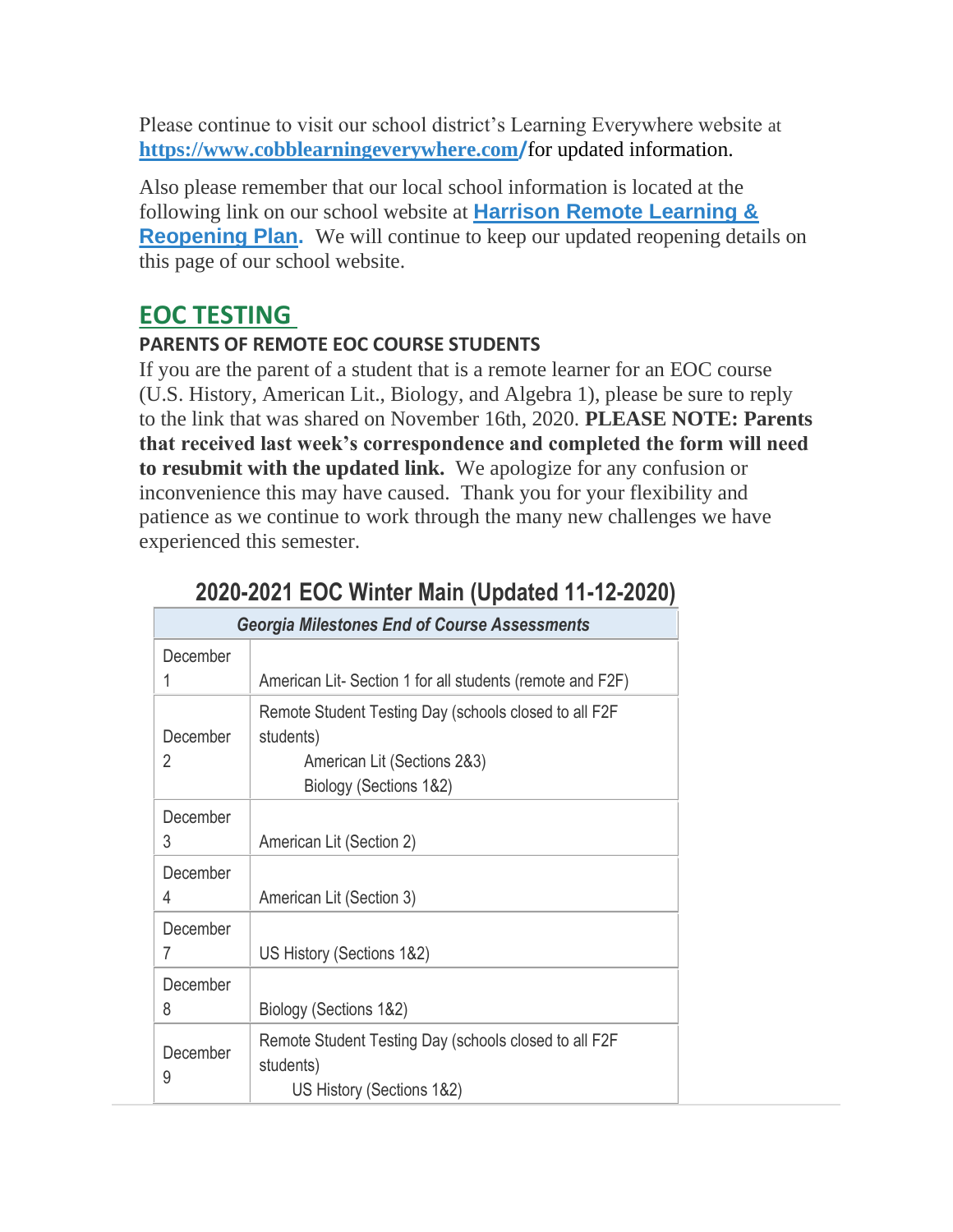|                     | Algebra 1 (Sections 1&2) |
|---------------------|--------------------------|
| December<br>10      | Algebra 1 (Section 1)    |
| December<br>11      | Algebra 1 (Section 2)    |
| December<br>14 & 15 | <b>EOC Makeups</b>       |

| Monday            | Tuesday                  | Wednesday              | Thursday      | Friday           |
|-------------------|--------------------------|------------------------|---------------|------------------|
| <b>Nov 30</b>     | $\mathbf{1}$             | 2 (Remote Learning     | 3             | $\overline{4}$   |
|                   | <b>Am Lit</b>            | Day)                   | <b>Am Lit</b> | <b>Am Lit</b>    |
|                   | Section1                 |                        | Section 2     | <b>Section 3</b> |
|                   | <b>(F2F &amp; Remote</b> | Remote Student         |               |                  |
|                   | Students)                | Testing                |               |                  |
|                   |                          | -Am Lit Sec 2&3        |               |                  |
|                   |                          | -Biology Sec 1&2       |               |                  |
|                   |                          |                        |               |                  |
|                   |                          | (*schools closed to    |               |                  |
|                   |                          | F2F students)          |               |                  |
| $\overline{7}$    | 8                        | 9 (Remote Learning     | 10            | 11               |
| <b>US History</b> | <b>Biology</b>           | Day)                   | Algebra 1     | Algebra 1        |
| Sections 1 &      | Sections 1 & 2           |                        | Section 1     | Section 2        |
| $\overline{c}$    |                          | <b>Remote Students</b> |               |                  |
|                   |                          | Testing                |               |                  |
|                   |                          | -US History            |               |                  |
|                   |                          | Sec1&2                 |               |                  |
|                   |                          | -Algebra               |               |                  |
|                   |                          | Sections 1&2           |               |                  |
|                   |                          |                        |               |                  |
|                   |                          | (*schools closed to    |               |                  |
|                   |                          | F2F students)          |               |                  |
| 14                | 15                       | 16                     | 17            | 18               |
| <b>EOC</b>        | <b>EOC Makeups</b>       | (Remote Learning       | Early Release | Early            |
| <b>Makeups</b>    |                          | Day)                   |               | Release          |
|                   |                          |                        |               | Last day of      |
|                   |                          |                        |               | S <sub>1</sub>   |

# **FINAL EXAMS**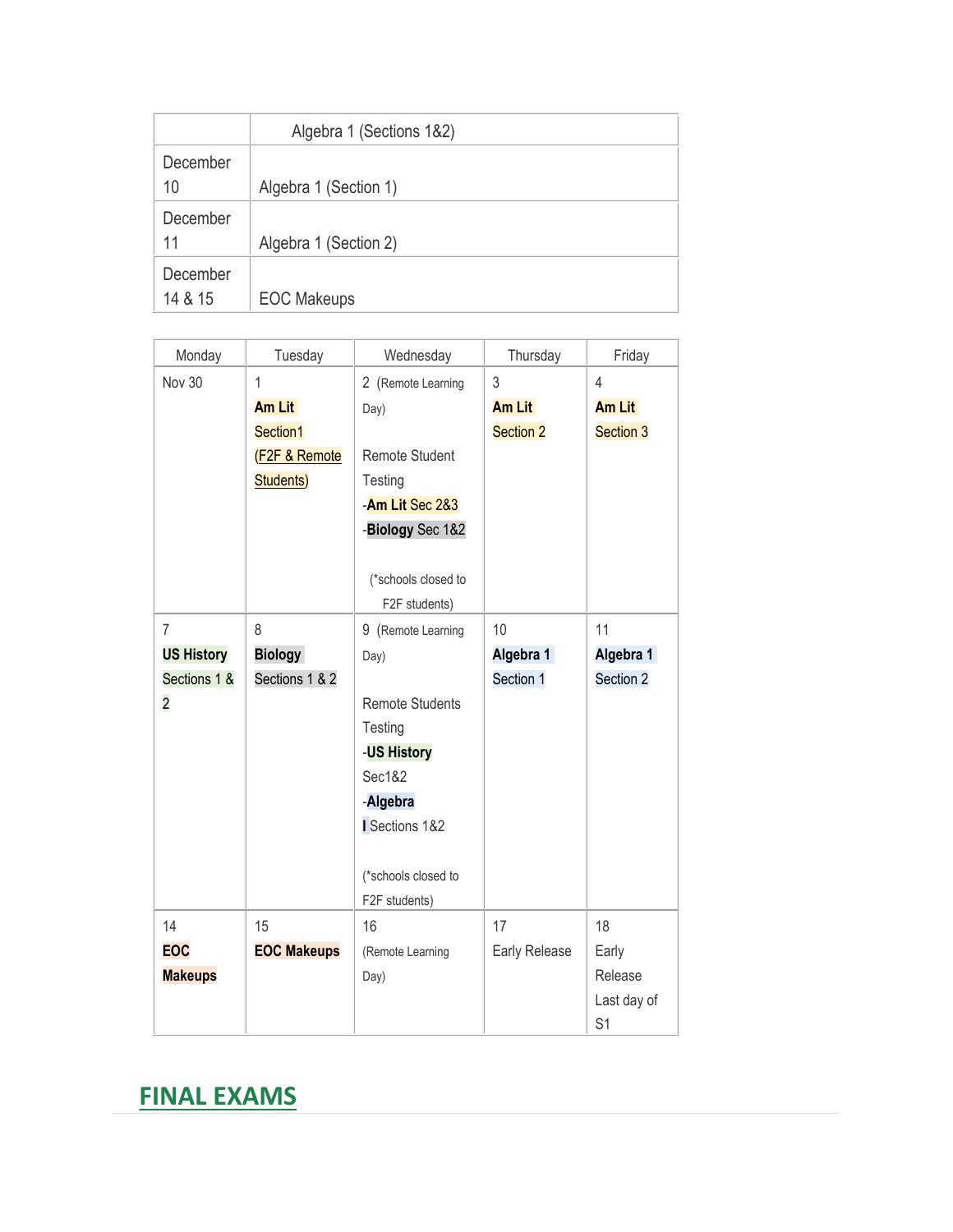All students will be taking their final exams virtually during students' scheduled exam time. The final exam schedule can be found below. Exams will begin on Thursday, December 17, and end on Friday, December 18. We cannot give exams early, so please make sure you plan accordingly. Make-up exam days would be scheduled when we return in January.



HARRISON HIGH SCHOOL-FALL SEMESTER 2020 FINAL EXAM SCHEDULE

ALL STUDENTS WILL TAKE EXAMS VIRTUALLY THIS SEMESTER DURING THEIR SCHEDULED EXAM TIME GIVEN BELOW

Thursday, December 17, 2020 8:20-9:50 1<sup>st</sup> Period Exam 9:50-10:00 BREAK 10:00-11:30 2<sup>nd</sup> Period Exam

Friday, December 18, 2020 8:20-9:50 3<sup>rd</sup> Period Exam 9:50-10:00 BREAK 10:00-11:30 4<sup>th</sup> Period Exam

#### Final Exams:

During the two days of final exams, students should make every effort to be fully prepared. All courses will have a final assessment, to include those classes that took an EOC Test. The year-long math classes will have a mid-term exam, which will follow the final exam schedule above.

- . All students will complete final exams virtually during the scheduled exam time listed above.
- . Final exams will not be given early, per Cobb County School District policy.
- . Students who miss a final exam will receive a zero (0) on the exam.

Please note additional important information:

- . Report cards will be available via PARENTVUE and STUDENTVUE on Tuesday, January 5, 2021.
- . Students will receive instructions on textbook return from their teachers. A drop-off bin will be placed outside the Attendance Building on Monday December 14th and Tuesday December 15<sup>th</sup>. Virtual students will use this bin to return their textbooks. Students will NOT be issued their Spring Semester books if there are any books that have not been turned in or there are any outstanding fines.
- · School is back in session for all students on Wednesday, January 6, 2021.

# **ATTENDANCE**

**Please note: Once a family makes a learning environment selection, the expectation is that this selection will remain for the entire semester.**

Any absence or early-dismissal notes MUST be sent electronically to the attendance office: **[HarrisonHSSupport@cobbk12.org](mailto:HarrisonHSSupport@cobbk12.org)**

Students who are leaving school early will check out from the attendance office (in the attendance building) and meet their rides in front of the attendance building.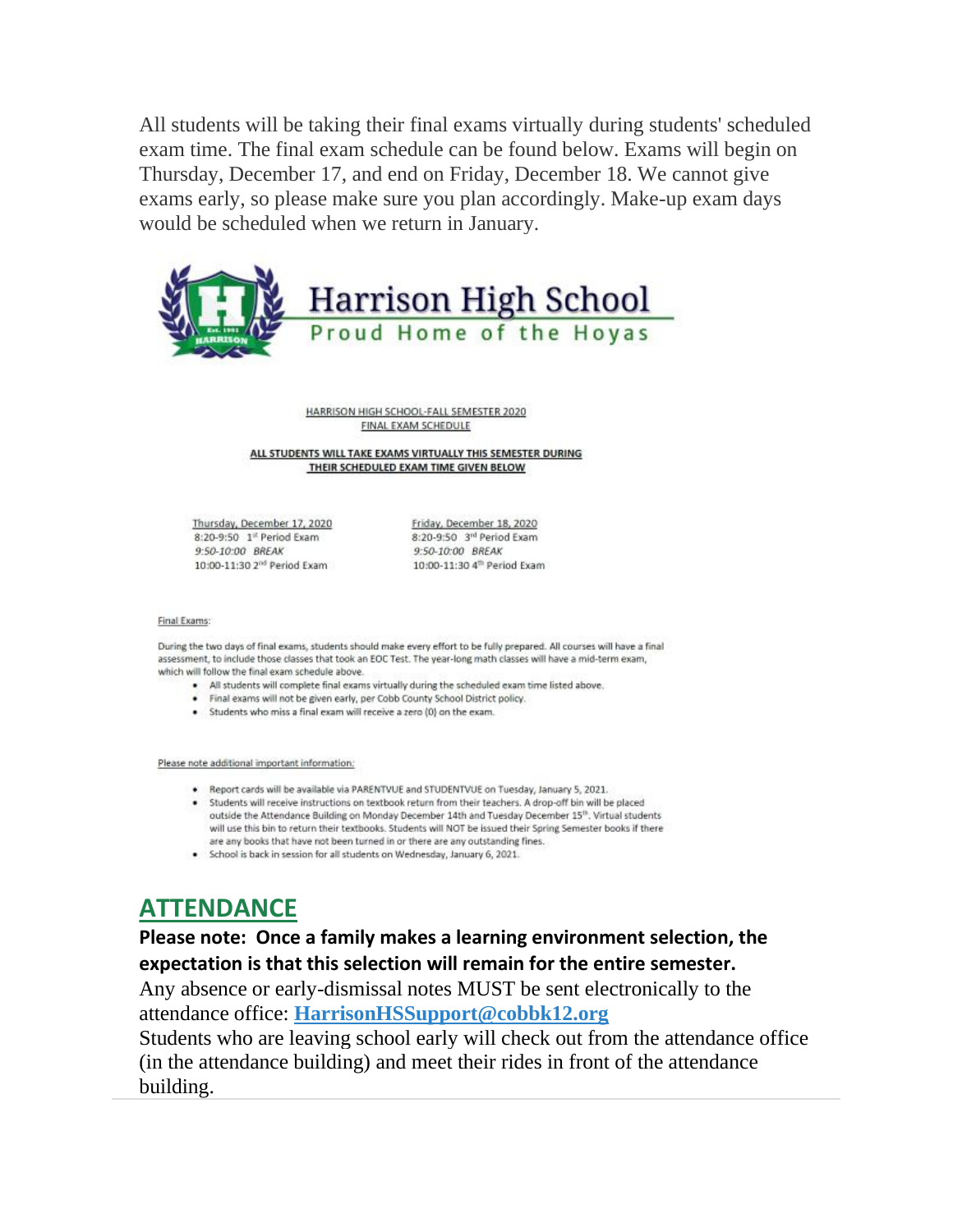Parents, the window for learning environment choice for the 2nd semester is OPEN – please login to your Parent Vue account to make your child's selection for either face-to-face or remote learning now. **The deadline for choice for next semester is Nov 29th**. For more information regarding learning environment choice, please visit the CCSD website at **[https://cobblearningeverywhere.com](https://cobblearningeverywhere.com/)**

If you need assistance with your Parent Vue account, please email **[stephanie.gardner@cobbk12.org](mailto:stephanie.gardner@cobbk12.org)**

# **PARENT VUE**

Want to see notifications for your student regarding attendance and grades? Parents can set their student's attendance notifications in Parent Vue using the directions below.

|                                                                                                                 |                                                                                                                                            |                     | C COBB   ONE TEAR ONE SIME                                                                                               |                                        | <b>My Accessed</b><br><b>ENGINEERS</b>                                                                                                |
|-----------------------------------------------------------------------------------------------------------------|--------------------------------------------------------------------------------------------------------------------------------------------|---------------------|--------------------------------------------------------------------------------------------------------------------------|----------------------------------------|---------------------------------------------------------------------------------------------------------------------------------------|
| Home                                                                                                            | Account Information                                                                                                                        |                     |                                                                                                                          | <b>Update Account</b><br>Carrosi       |                                                                                                                                       |
| <b><i><u>Disease</u></i></b><br><b>Calculate</b><br><b>CASHING</b>                                              |                                                                                                                                            |                     |                                                                                                                          | Account Datali and Options             |                                                                                                                                       |
| 12 Class Econom                                                                                                 | Passage of Intra-Institute: \$9773. This left<br>after to charge allow be the potent office cost. Lamps this school doods to change        |                     |                                                                                                                          |                                        |                                                                                                                                       |
| <b>IT</b> TELEVIS ROLLAND<br><b>Linest Book</b><br>A. Hunt Carl<br><b>SAUGHT MAY</b>                            | <b>Scores</b>                                                                                                                              | 1.6mm (E) -         | <b>Stand Arbitrace</b><br>and the problems of the<br><b>Senator Services</b>                                             | Alai Address<br>Sams or Vityne Address | Pitchel Monthest<br>Call (III) 2021 1993<br>Oct. (Income case)<br>1-1 Indicates politiacy contact phone                               |
| <b>IX</b> Sank To School Citizen<br>A AMAIL Faultitudios<br>Titles MI Consent<br>Farm, Impound and Registration | Ana III                                                                                                                                    |                     |                                                                                                                          |                                        |                                                                                                                                       |
| <b>Tichold Islands</b>                                                                                          |                                                                                                                                            |                     |                                                                                                                          |                                        | Auto Northy: Check the events below for which Parent/US will e-load information to you when an event occurs for any of your children. |
| Thrive Hugsbaker.<br>Charter My Internation                                                                     | Attendance Analyzes when my child is lang or resear a class<br><b>Grantes</b><br>Disade Bown. Alsoly me with my child's grade book account | Sind Messages Every | Abidity your subset your child to current becomi greaters and possible<br>Only Send Messages when Oracles are below. 1/2 |                                        |                                                                                                                                       |

- . Login to ParentVUE and click My Account in the top, right corner of the screen.
- . In the Auto Notify area, check the box next to Attendance to receive email notifications.
- · Grade and Grade Book notifications may be added, if desired.
- . Click the Update Account button at the top of the screen to save selections.

### **ParentVUE Attendance**

Starting Thursday, 11/12, the attendance module in ParentVUE was activated for all schools. Parents who have set up automatic email notification for attendance have begun to receive these email notifications. The system reviews attendance entries hourly and sends out notification emails based on the settings in each ParentVUE account.

#### **ParentVue Attendance Detail**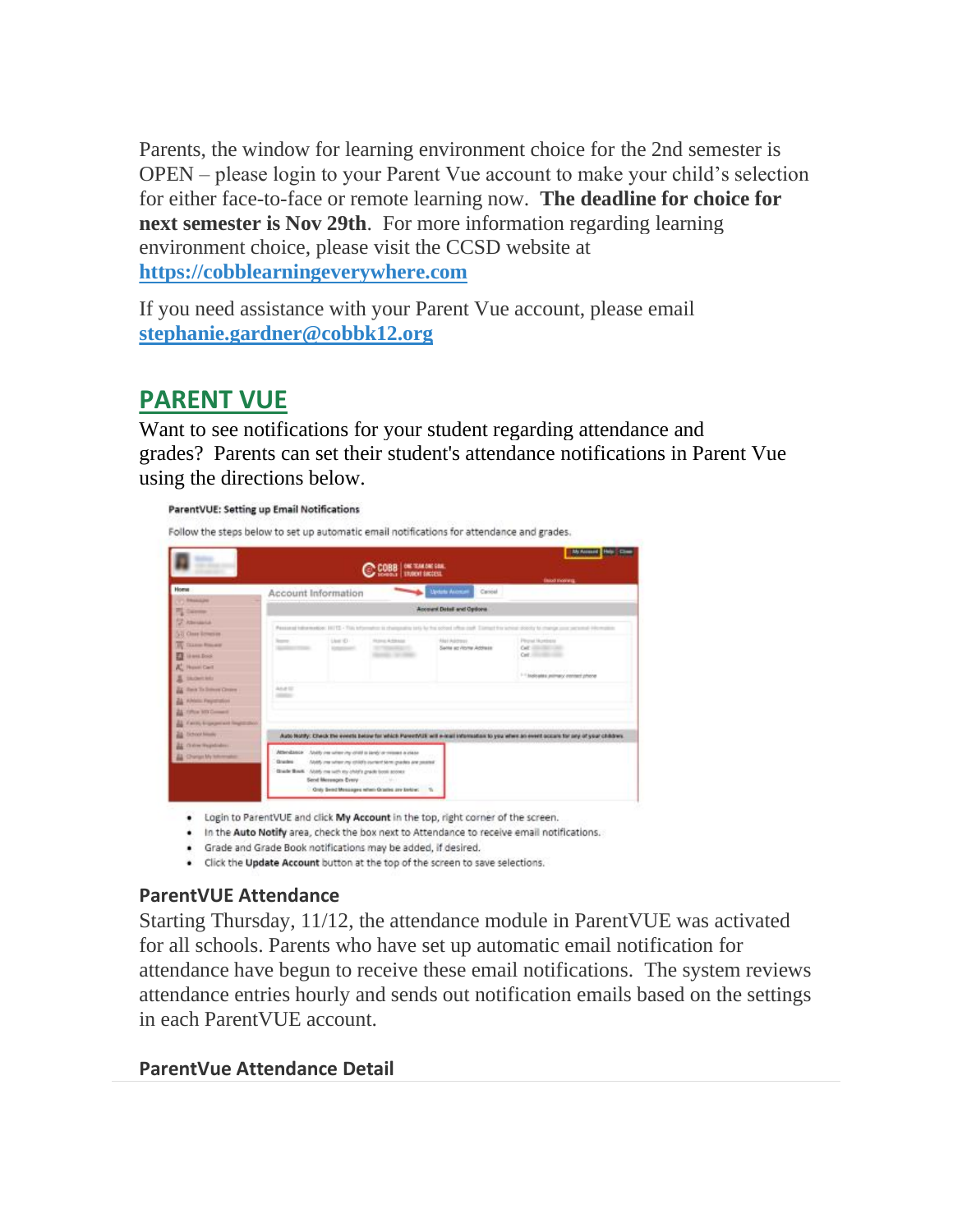In ParentVUE, absences entered while all students were engaged in remote learning will look slightly different than absences recorded since face-to-face learning has resumed. Absences recorded prior to November 5 will be indicated only in period 20, CTLS Attendance. Beginning on November 5, absences are recorded for every class period for both face-to-face and remote learners.

If you have a student who is **F2F** and they show up remotely they will be coded as **AVP**. This will show the parents and others that the student was not in the building but did log onto CTLS. It does not make it excused but we can see what is happening better with the students.

**AVP***(Absent – Virtually Present – Unverified)* AVP code lets the teacher and parent know that the student participated in the lesson remotely. AVP absences are considered unexcused until the parent/guardian supplies appropriate documentation to the PPO Clerk.

**VPE***(Virtually Present – Absent Excused)* changes AVP absence to an excused absence once documentation has been received.

**VPQ** *(Virtually Present – Quarantined)* changes AVP absences, these are not weighted and do not add to the total number of absences for the student. Please remember these codes are changed after the teacher takes attendance and the PPO clerk gets verification, might take a day or two for changes to show in ParentVue.

# **PSAT**

An email with all the updated information on the rescheduled PSAT went out to all 11th grade and 10th grade parents on November 6, 2020. Please make sure to check the **[PSAT link](http://www.harrisonhigh.org/PSAT)** on our website if you have any questions about the PSAT on January 26, 2021. Make sure to complete the questionnaire and pay the fee by Tuesday, November 17, 2020, indicating if your student will participate in this year's administration. If you have any further questions, please email Dr. Sitten at **[mandy.sitten@cobbk12.org](mailto:mandy.sitten@cobbk12.org)**.

For additional PSAT/College Board Covid-19 updates, please click **[here](https://pages.collegeboard.org/sat-covid-19-updates)**.

# **SENIOR INFORMATION**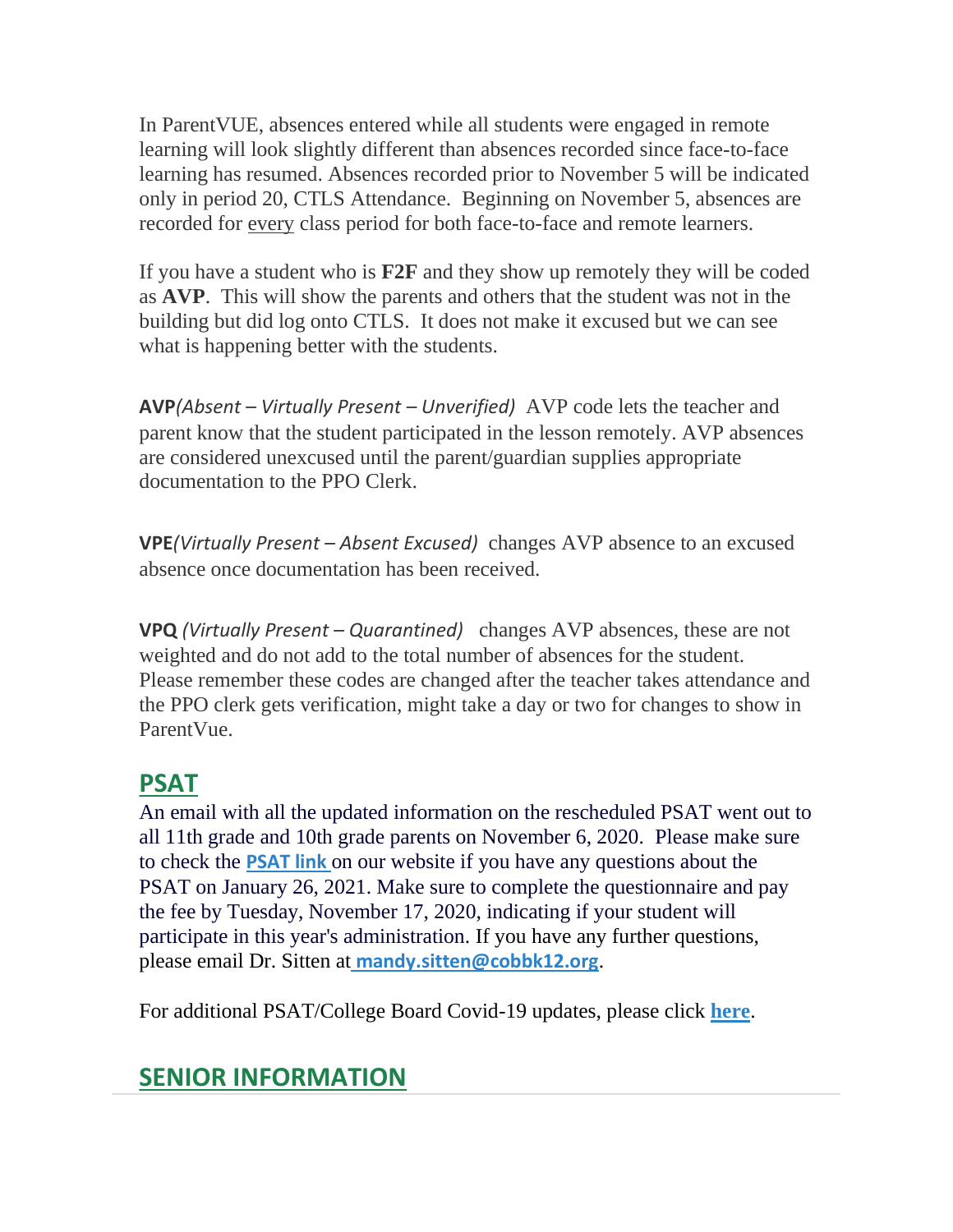Class of 2021 – Remember that the deadline to order cap and gowns/announcements for graduation is December 5th. Students must purchase a cap and gown to participate in the graduation ceremony. We are still waiting on a graduation date and time, so stay tuned. Visit **[www.herffatlanta.com](http://www.herffatlanta.com/)** to order your class of 2021 items.

# **HOYA FOOTBALL – HARRISON vs HILLGROVE**

We are excited to host the Hillgrove Hawks this Friday, November 20th, at Cobleigh Stadium. The stadium entry gate will open at 6:00 pm for a 7:30 pm kickoff. Given the current environment, please make sure that you read carefully through the following information because there are several changes to our typical gameday operations.

*Due to the 30% stadium capacity restriction in place, we, unfortunately, have a very limited number of tickets available for purchase. If you are unable to get a ticket, we encourage you to tune in to the Hoya Nation broadcast for outstanding coverage and entertaining commentary from our very own Adam Freeman and Terry Kemp. Additionally, you can stream the game on the NFHS Network for live video coverage.*



### **TICKETS** →**CASHLESS EVENT, DIGITAL TICKETS MUST BE PURCHASED VIA GOFAN**

ALL tickets are \$8 and sales will open for general purchase on Wednesday of each home game week at Harrison's GoFan site –

**[gofan.co/app/school/GA5056](https://gofan.co/app/school/GA5056).** We strongly recommend that all spectators prepurchase tickets prior to arriving at the event on Friday evening. However, the opportunity to purchase digital tickets at the gate using a cell phone or other internet-capable wireless device will be available if the event has not sold out beforehand. We will heavily communicate any sold-out events as quickly as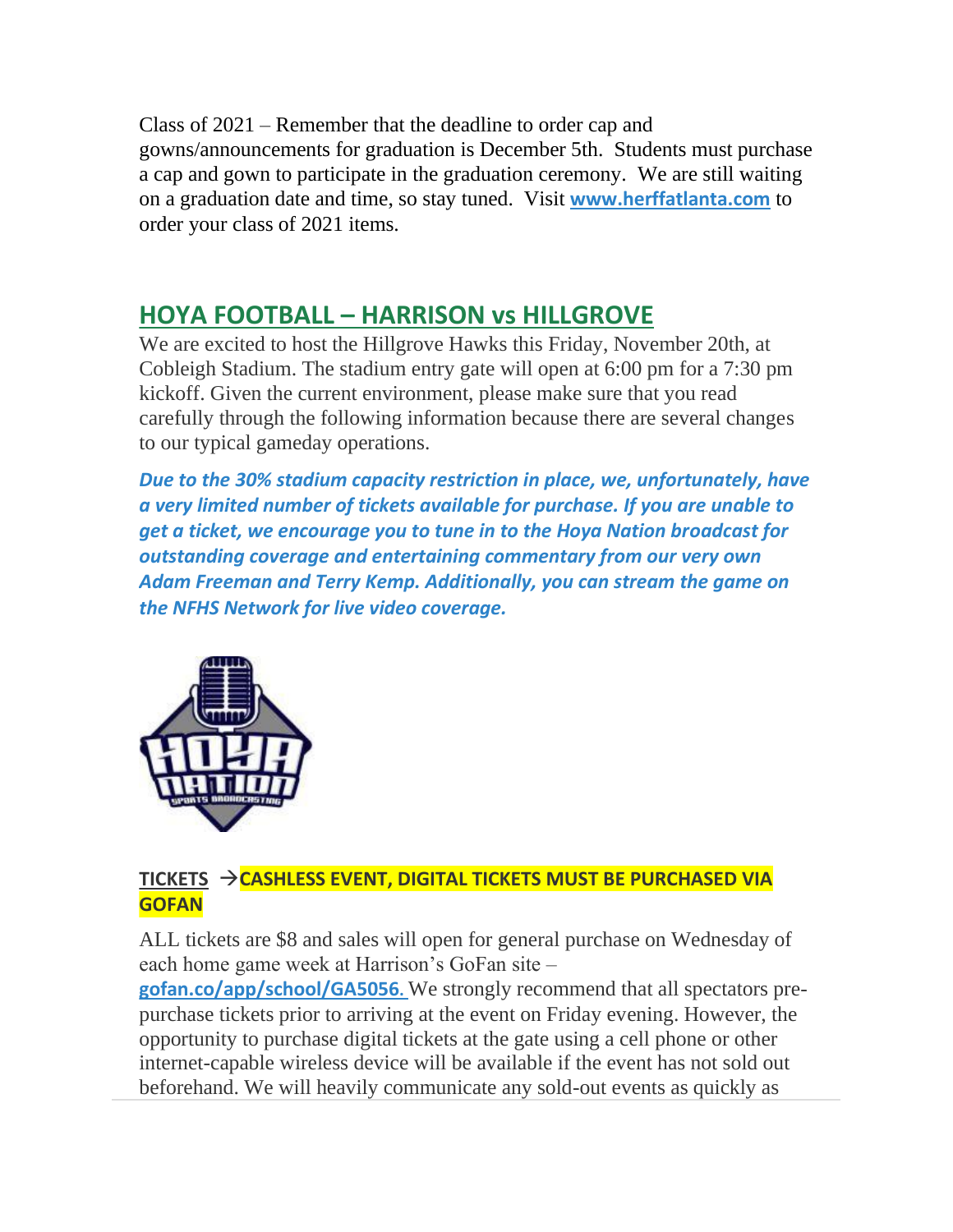possible using multiple methods (Harrison eBlast, Athletic Twitter @hhshoyasports, Due West marquee, etc.) to avoid anybody being turned away at the gate. Please make sure you are connected with our various communication channels to stay updated.

**\*STUDENT SECTION\*** Please note that student section tickets must be purchased using a specific link that will be shared privately. Seniors will have the opportunity to purchase these tickets first. Any unsold student section tickets will be opened up to underclassmen after seniors have had the opportunity to purchase.

### **PASSES**

The following passes will be allowed free entry at the gate, and must be presented by the pass holder:

- GHSA/GISA/GICAA Pass (admits the holder plus one)
- CCSD Retiree Lifetime Pass (admits the holder only)
- CCSD ID Badge for Harrison Employees (admits the holder plus immediate family members)
- CCSD ID Badge for non-Harrison employees (admits the holder only)
- Employee ID badges from other districts will not be accepted for free entry

### **SAFETY PRECAUTIONS**

In addition to the restricted venue capacity and digital ticket sales, we have put in place the following measures to help ensure the safety of all players, coaches, officials, and spectators at the game:

- All spectators will be screened (COVID health-related questions posted and temperatures checked) upon entry to events on campus. Please note that spectators who do not pass this initial screening will not be allowed entry into the event.
- Spectators are required to wear a mask at all times while attending events on campus.
- Spectators are asked to follow all posted and announced guidance about social distancing and other health-related directives while attending events on campus.

### **SEATING**

We understand that it is unrealistic to space every individual inside the stadium six feet apart at all times, especially while viewing the event from the bleachers, but we ask that you please do your best to practice social distancing. There will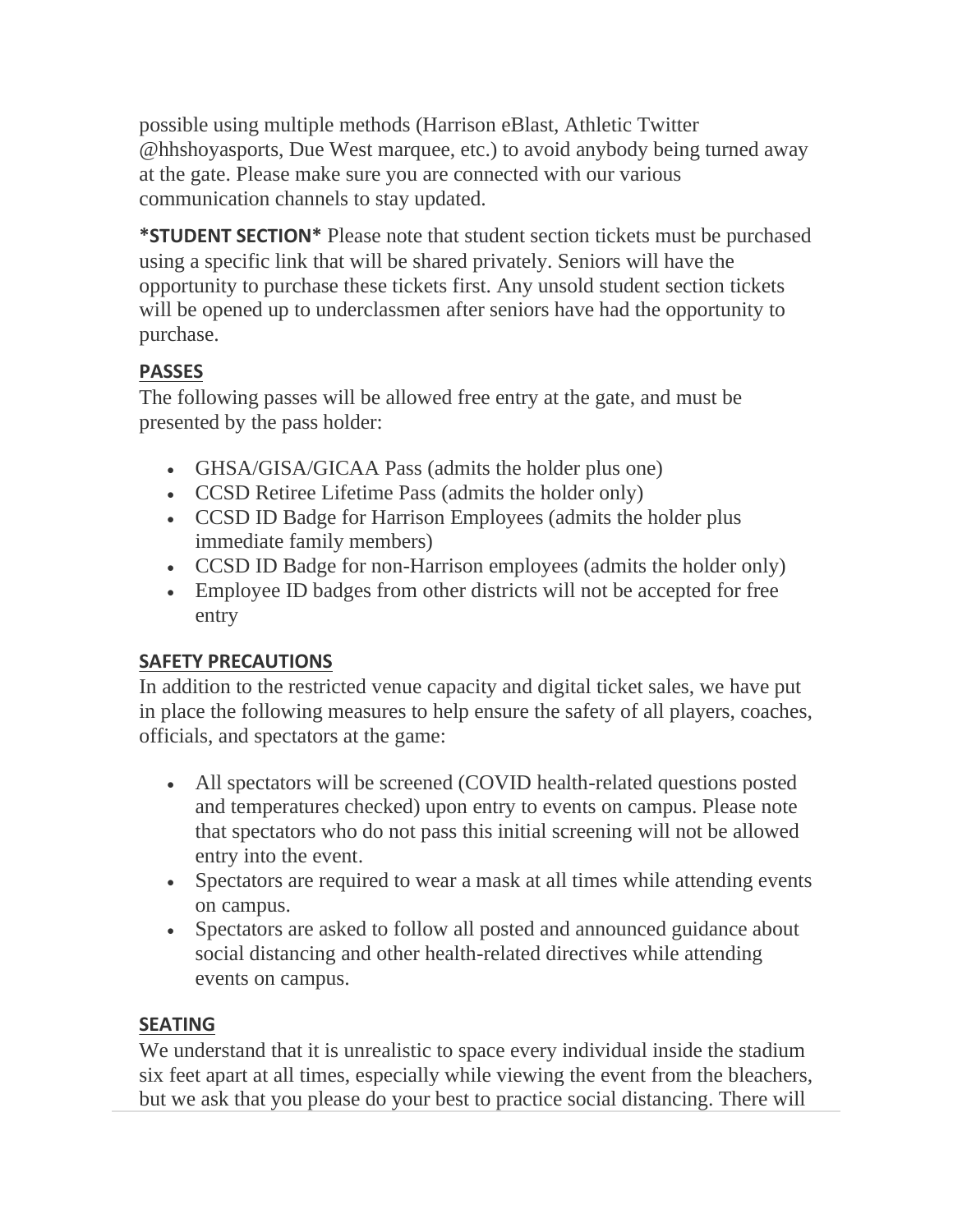be plenty of signage posted around the stadium and consistent announcements to help remind us about this important task. If you are attending with members of your immediate family, then it is acceptable for you to sit or stand close together. Otherwise, please make sure and space yourself appropriately away from others around you. For us to continue with this football season and see it to the finish, it is vitally important that we all work together and do our part to maintain a safe and healthy environment at the game.

### **PARKING**

Please reference the Campus Aerial View Parking Diagram for important information about parking on campus. We will not have a shuttle bus running this season, so all event parking will be on campus. There will be a limited amount of free parking available on a first-come-first-serve basis in the West Parking Lot, and a \$5 parking fee for all other general parking on campus.



Thank you, and Go Hoyas!!

# **COUNSELING NEWS**

### **COUNSELING CALENDAR**

Please check the Counseling Calendar frequently for important dates including Virtual Parent and Student Q&A sessions, Virtual College Visit information,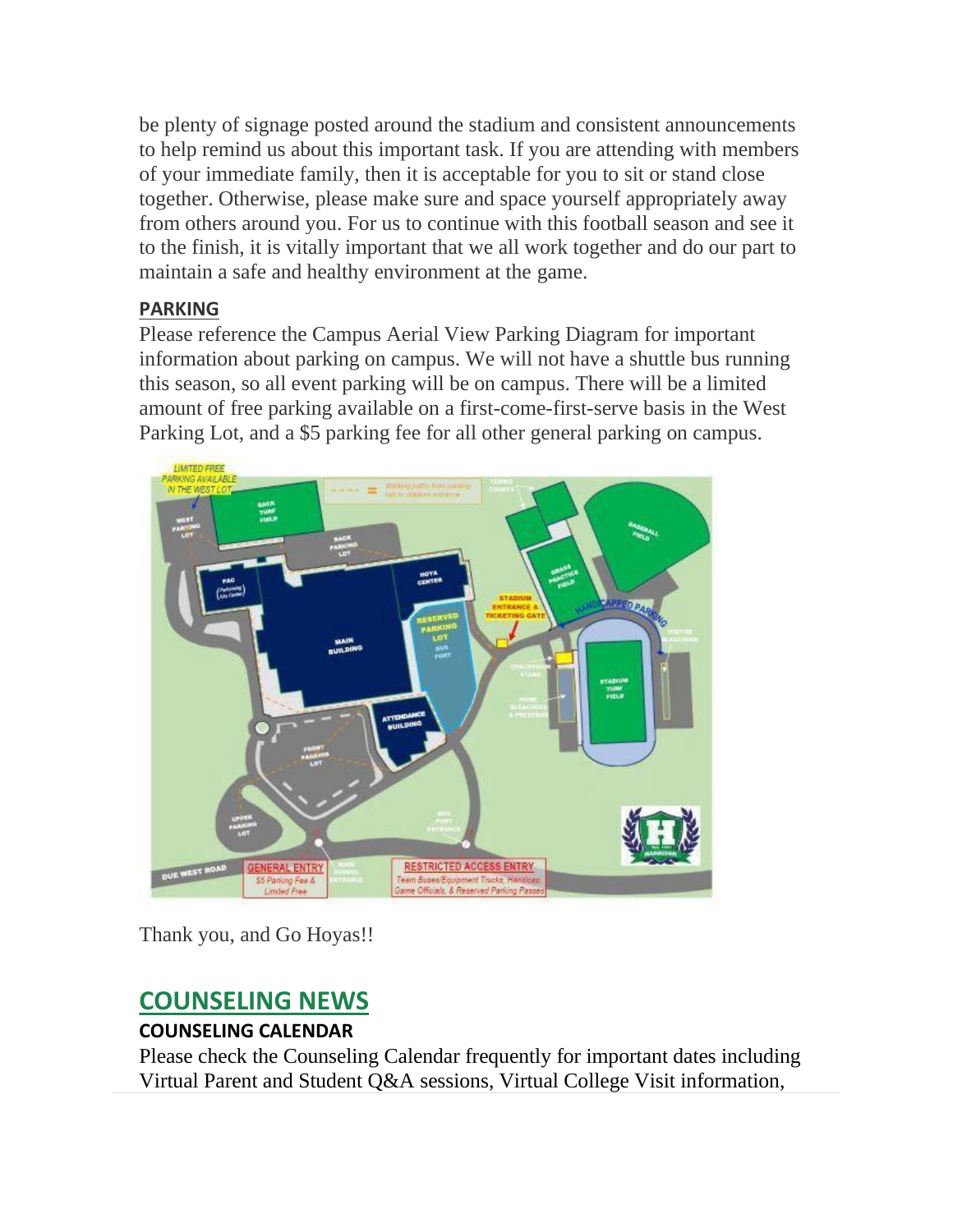and much more! Click here **[Harrison Counseling Calendar](https://calendar.google.com/calendar/embed?src=tasr4q5spailsj1itftjdtn6mk%40group.calendar.google.com&ctz=America%2FNew_York)** or go to the Counseling page on **[www.harrisonhigh.org](http://www.harrisonhigh.org/)**.

### **VIRTUAL COLLEGE VISITS**

We have several Virtual College Visits set up for our Harrison Students. Please check these out here: **[Harrison Virtual College Visits](https://cobbk12org-my.sharepoint.com/:x:/g/personal/leanna_kor_cobbk12_org/EWP6BGgLdCBOvhv5RDRuCVwBqHA2jXXmnAUqr7hXgxEU7w?rtime=t-E10MJN2Eg)** and on the Counseling Website.

### **UPCOMING VISITS**



### **JUNIOR ADVISEMENT**

It is time for junior advisement! Junior advisement is an individual meeting with your student's counselor to discuss progression toward graduation and post-secondary plans. Parents and students can book their 20-minute virtual meeting by following the steps below! We look forward to seeing you and supporting your student as they reach their goals!

### **NEXT STEPS**

Visit the junior advisement website with your student: **[Website](https://hoptroff.weebly.com/)** Access the junior advisement packet with your student: **[Packet](https://drive.google.com/file/d/10VQWeMGfsCP6IM1dYkymUfRNzOnJDiHD/view)**

**YOUR STUDENT:** Complete the state's junior required activity: Log into Naviance: **[Here](https://tb2cdn.schoolwebmasters.com/accnt_42975/site_42976/Documents/All-About-Naviance.pdf)**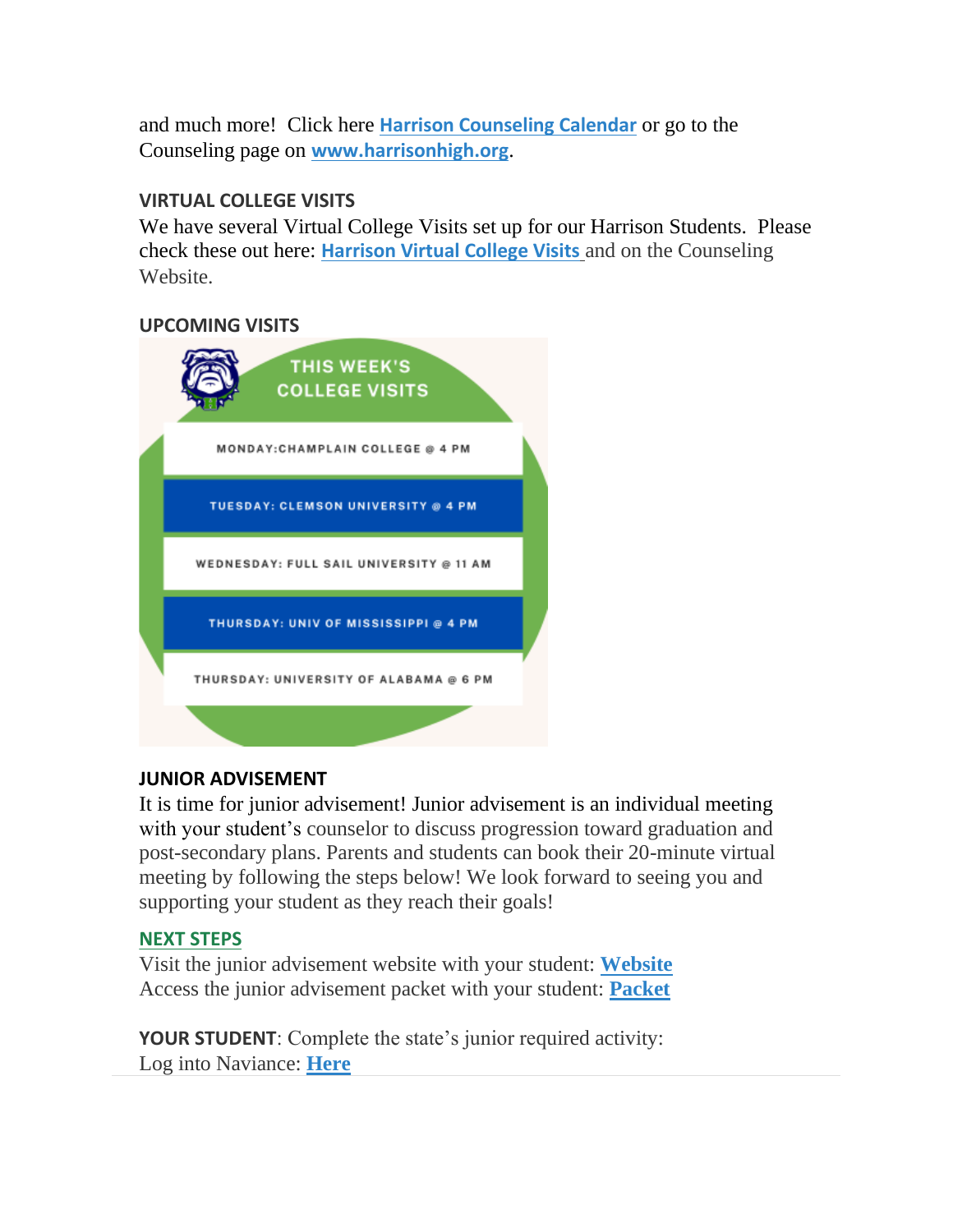Go to "My Planner" & click "Tasks" Complete the Junior Bridge Law Survey

- Go to "My Planner" and click "Tasks"
- Select: "11th Grade Bridge Law Survey"
- Select "take this survey" on the right side of the screen. Look for the pink diamond with a white arrow!
- Click "Start"
- Answer the questions and select "Save and Finish"

Head to your counselor's Bookme website and book an appointment that works best for you and your student!

\*Students face-to-face starting November 5th are encouraged to book on Wednesdays if available\*

Ms. Schmit, Last names A- CL: **[Book me!](https://schmitjunioradv2020-21.youcanbook.me/)**

Ms. Moody, Last names CM-G: **[Book me!](https://moodyjunioradv.youcanbook.me/)**

Ms. Campbell, Last names H-L: **[Book me!](https://campbelljunioradvisement.youcanbook.me/)**

Mr. Evans, Last names M-R: **[Book me!](https://evansjunioradv.youcanbook.me/)**

Ms. Hoptroff, Last name S-Z: **[Book me!](https://hoptroffjunioradv.youcanbook.me/)**

### **ONCE YOU HAVE BOOKED**

You will receive a booking confirmation email. You will receive the virtual meeting link the week of your meeting.

### **SPRING SCHEDULES**

The drop/add period for spring semester schedules ended November 6th. The administration is working diligently to process all requests submitted.

### **COLLEGE TRANSCRIPT REQUESTS**

All transcript requests for colleges with a January 1st deadline must be processed through My Payments Plus by December 9th. Please **[click here](https://drive.google.com/file/d/1CBoxn-cHkfPhb2hubwX6qcTUKFfayu9b/view)** to request your transcript.

### **WORK PERMIT**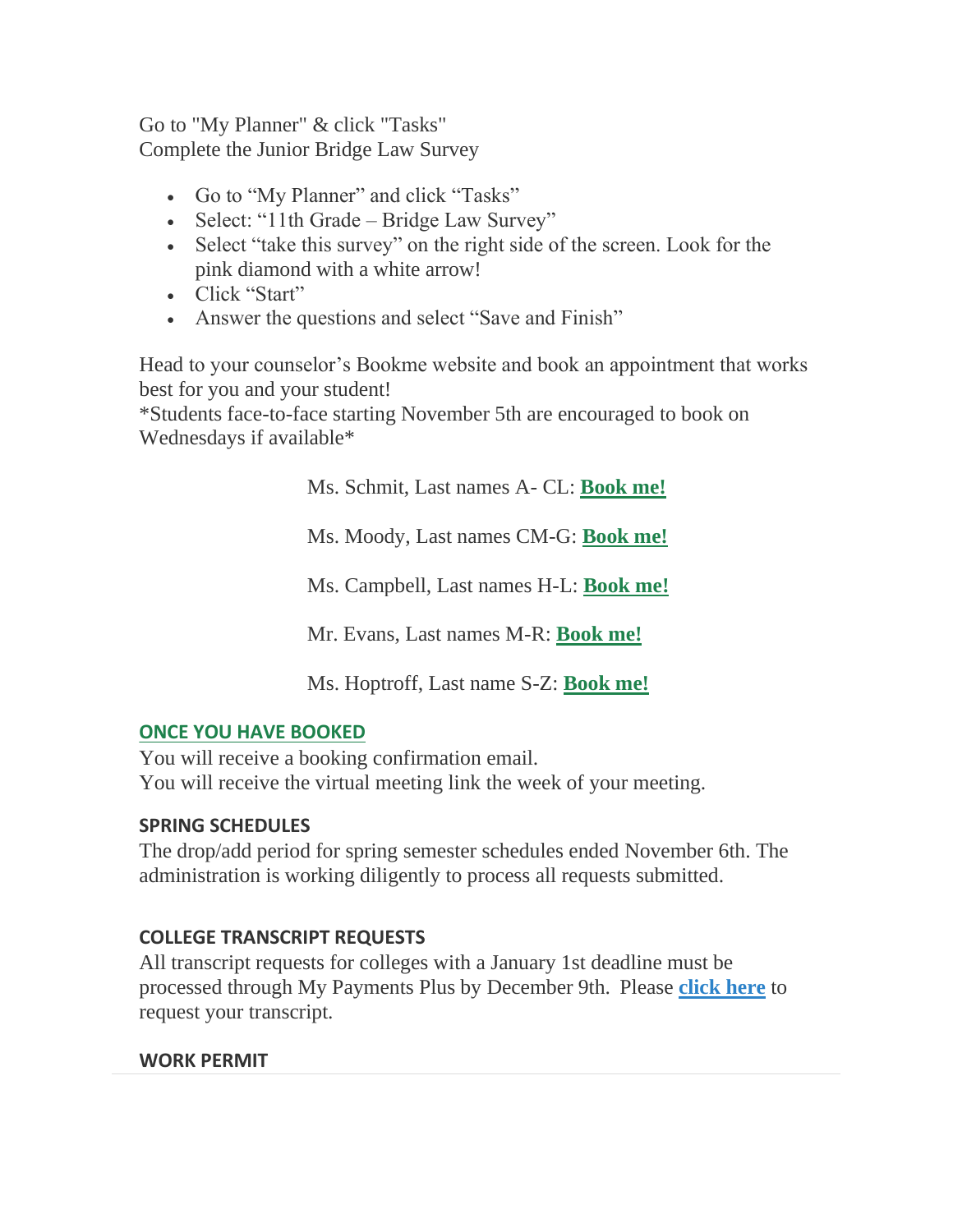When the student has been offered a position, the student will access **[Work Permit Datasheet](https://nam03.safelinks.protection.outlook.com/?url=https%3A%2F%2Fwww.dol.state.ga.us%2FWS4-MW5%2Fcics.jsp%3FTRANSID%3DWP17%26FRMNAME%3DWP17&data=02%7C01%7CAudra.Skalski%40cobbk12.org%7C856357e8e49d4d50041d08d80cb84415%7C2fce1dfb919f4938aab8c47f0fc9182d%7C0%7C1%7C637273332845584845&sdata=sYK4oD2g8pZe2iY4gQXjSHJq%2FGMstnRRcs7%2F3kUZoWc%3D&reserved=0)** to complete the first section (Section A) of the work permit datasheet. The student's new employer will complete Section B of the permit datasheet and provide the student with an **MSK #** that the student will submit to Harrison High School via email: **[harrison@cobbk12.org](mailto:harrison@cobbk12.org)**. The information will then be verified and the work permit issued and sent back via the email address provided. Please allow 48-72 hours for completion.

# **SPORTS AND CLUBS**

# **BASEBALL**

Players and Parents: If you are interested in trying out for the 2021 Baseball Team this year, please visit the following link to sign up. Questions? Reach out to Coach Elkins **[mark.elkins@cobbk12.org](mailto:mark.elkins@cobbk12.org)** BASEBALL SIGN UP: **<https://coachelkins10.weebly.com/baseball.html> OFFICIAL HOYA BASEBALL GEAR NOW AVAILABLE TO THE PUBLIC!** T-SHIRTS, CREW SWEATSHIRTS, AND HOODIES with the **OFFICIAL HOYA BASEBALL LOGO since 1998** will be available in all three colors – NAVY, KELLY, & GREY. TEAM STORE WILL BE OPEN FROM **Nov. 16- 29, 2020. Link to store: <https://harrisonbaseball20-21.itemorder.com/>**

# **PLEASE FOLLOW**

**[https://twitter.com/hoyaprincipal](https://na01.safelinks.protection.outlook.com/?url=https%3A%2F%2Ftwitter.com%2Fhoyaprincipal&data=02%7C01%7Cmandy.sitten%40cobbk12.org%7C963d2ade9b7e4a5d624d08d649a9ac7f%7C2fce1dfb919f4938aab8c47f0fc9182d%7C0%7C0%7C636777390434366372&sdata=pqvHroKGHDRsX2sSVItHZiZPnvoMBzzJnfhQ9qAyG4w%3D&reserved=0)**

**[https://twitter.com/hhshoyasports](https://na01.safelinks.protection.outlook.com/?url=https%3A%2F%2Ftwitter.com%2Fhhshoyasports&data=02%7C01%7Cmandy.sitten%40cobbk12.org%7C963d2ade9b7e4a5d624d08d649a9ac7f%7C2fce1dfb919f4938aab8c47f0fc9182d%7C0%7C0%7C636777390434366372&sdata=NJ98yAEdg104DEJsmD3HCrbOdR7rk4X9lX54%2Fkibsdk%3D&reserved=0)**



# **Follow us on Social Media!**

@hoyacounselors

**JOIN PTSA**